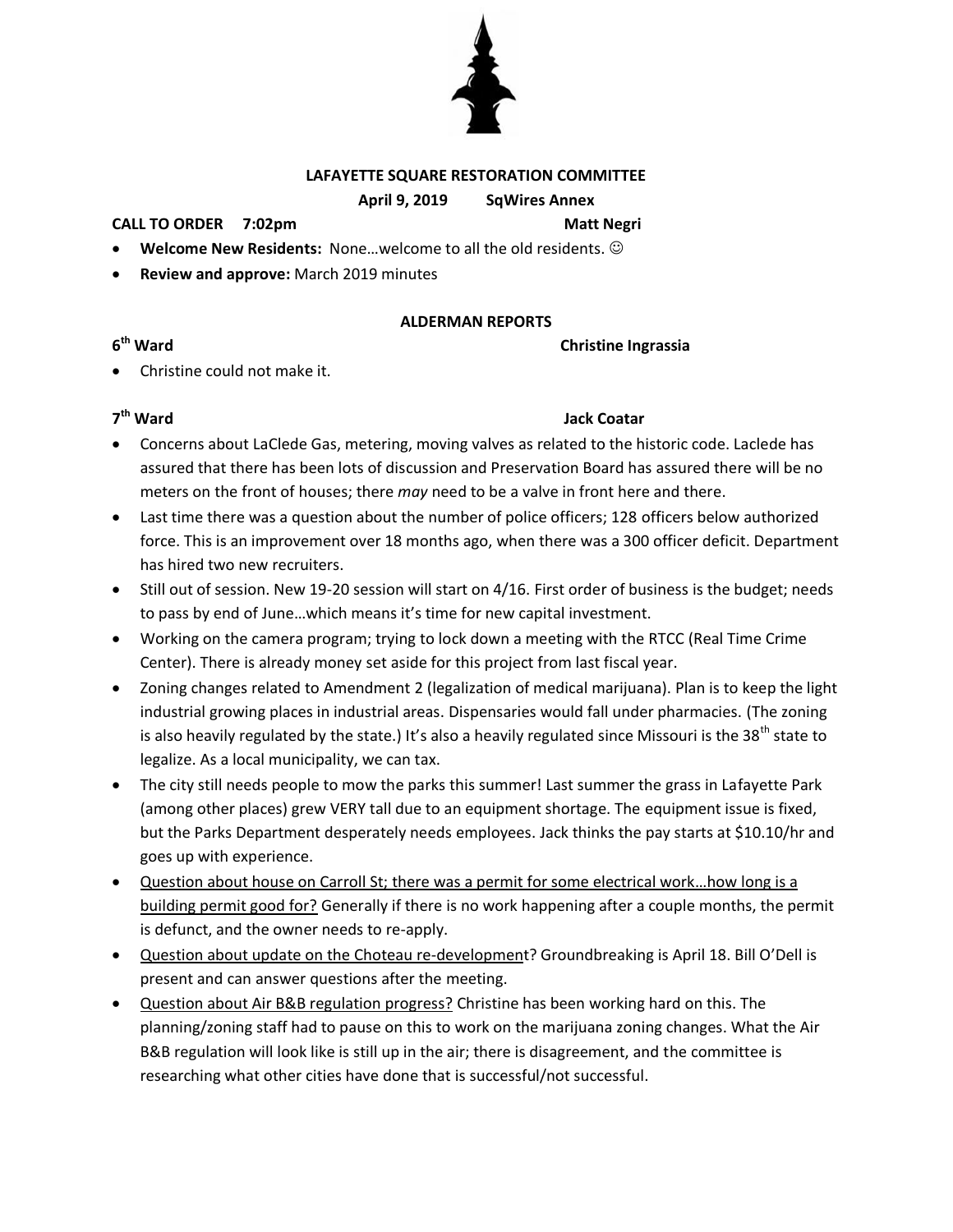Question about Caterpillar truck that has been parked for a while? That belongs to the Forestry Dept. Concrete needs to be removed near the Kern Pavilion—Parks Dept needs to handle that. Jack will follow up.

# **POLICE REPORT**

# **3rd District Officer Sherdon Douglas**

- Crime rate for March was only 3; 2 robberies: theft from a backyard and a stolen license plate and 1 auto theft: vehicle stolen from in front of residence, and the vehicle was recovered.
- Safety Assembly last Friday at LPA; today was Read with a Cop, and Lunch with a Cop is planned. Officeres will also attend their Field Day in the park.
- Park Smart cards and business cards are available.

\*\*\***Tom Murphy**: Safety committee invites people to share information and participate in a locally organized list of residences with cameras to facilitate sharing footage with the police department.

# **ONGOING BUSINESS**

# **House Tour Update Pat Jones**

- $\bullet$  House Tour 50<sup>th</sup> Anniversary Tour! June 1 & 2
- All houses and gardens confirmed. Poster is almost done (Sharon & Dick Stockmann).
- Phil will be posting on Nextdoor regarding volunteer sign-up.

# **GUEST SPEAKER**

# **Tour Map Dick Stockmann**

- 
- Dick & Sharon are members of the National Trust. Recently received a membership drive notice that had a sticker saying, "I saved a place for you." Seemed like a good slogan for the 50<sup>th</sup> anniversary house tour! Theme: We saved a place for you; this year's poster is less "pretty" and more sending a message that pays homage to the neighborhood's history and the hard work of individuals to rescue so many structures.
- Dick has developed a map that color codes the buildings of the neighborhood according to whether they were saved or became new construction lots. Dick would like to feature the map in a brochure/booklet accompanied by a write-up he has written about LafSq's history.
- **Asking for \$2,000 to have a printer (Studio 2108) do the technical work and layout work and make the map camera-ready. Can then make brochures, a booklet, etc.**
- Comment from Pat Jones: At the last House Tour Meeting, the committee agreed to put \$1K from the house tour budget expenses toward this project.
- Question about whether the project was bidded out: no…Dick went to a vendor that is a resident of the neighborhood and who we know will be invested in the project.
	- $\circ$  Glenn: Shoutout to Wayne White who gives many hours of free labor to various neighborhood projects.
- *Motion made and Approved to put 2K toward the map project.*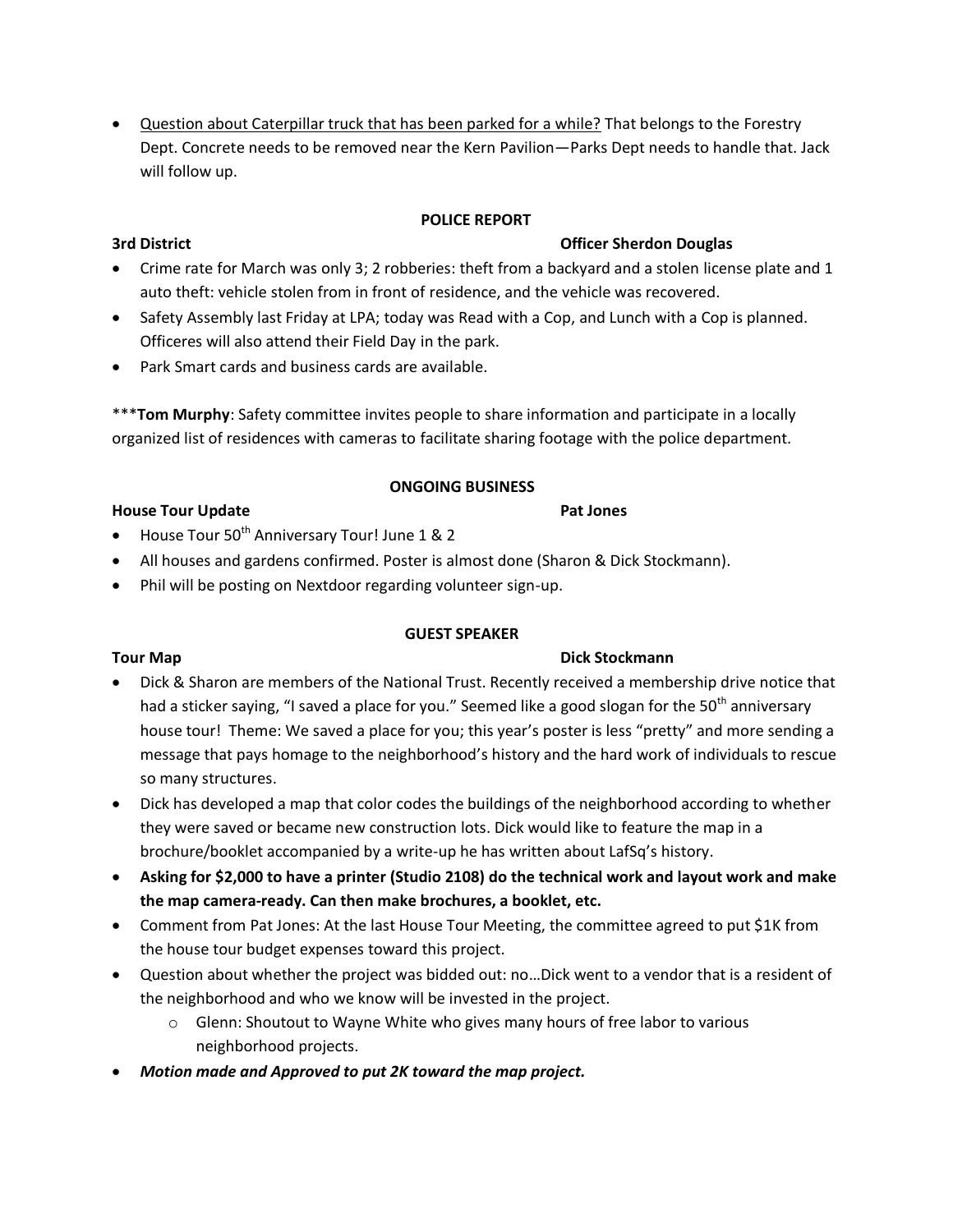## **Diversity Sculptures David Emring**

- David has a background in building, art, and also has worked at Wells Fargo for 15 years.
- Wells Fargo supports Brightside St Louis and encourages employees to spend time doing community service. Brightside is what inspired David's project.
- On Jefferson between Choteau and 40, Wells Fargo/Brightside has been maintaining the landscaped strip between the lanes; a LOT of weeding.  $\odot$
- Proposal is to build an artistic structure/sculpture in this strip. (Progression of powder-coated aluminum pipe, maintenance-free, colors representing various groups in our city.) "Together We Are Strong." The project will be landscaped.
- The project has been approved by the city. The regional Arts Council has to approve it. They want and David is asking for—the local community to support the project via comments, petition, etc.
- David has already contacted various unions (including Sheet Metal Union, Welders Union, etc.); the unions are willing to collaborate and donate the project to the city.

### **SAFETY REPORTS**

### **Block Captains/Safety Glenn Eckert**

- Now offering clubs for just \$5!!!
- Glenn has directories available.
- New block captain on Rutger—Mary Kay Jung.
- Working with Jack to schedule meeting with RTCC.

### **Problem Properties Kyle**

- Hearing at end of March on two properties (2018 Lafayette, 1713 Carroll St) that had multiple violations. Neither owner appeared. There was not much on the docket so multiple issues were presented, letter from the committee was shared, and neighbors of the problem properties were able to have their say.  $\rightarrow$  Next hearing is May 9 @10am Courtroom 1 at 1520 Market St (Judge Joan Miller). so judge can make a decision about what the city can actually do and give owners multiple opportunities to follow through.
- Successes: House on Nicholson with falling-in back wall has been rebuilt; house on Hickory has been sold.
- Question about the other properties and what can be addressed: Kyle says that there are about 12 properties total; the two above are the ones with active violations from the city.
- $\bullet$  Question about building at corner of Lafayette and 18<sup>th</sup>, 4-family being converted to 2-family has vinyl windows going in.

### **COMMITTEE REPORTS**

### LSBA Bethany Budde

- No updates
- **Capital Improvements Linda Pallman**
- Just placed an order for all new street signs within the square, as well as new poles. Hoping to have it done before house tour, but depends on shipping times.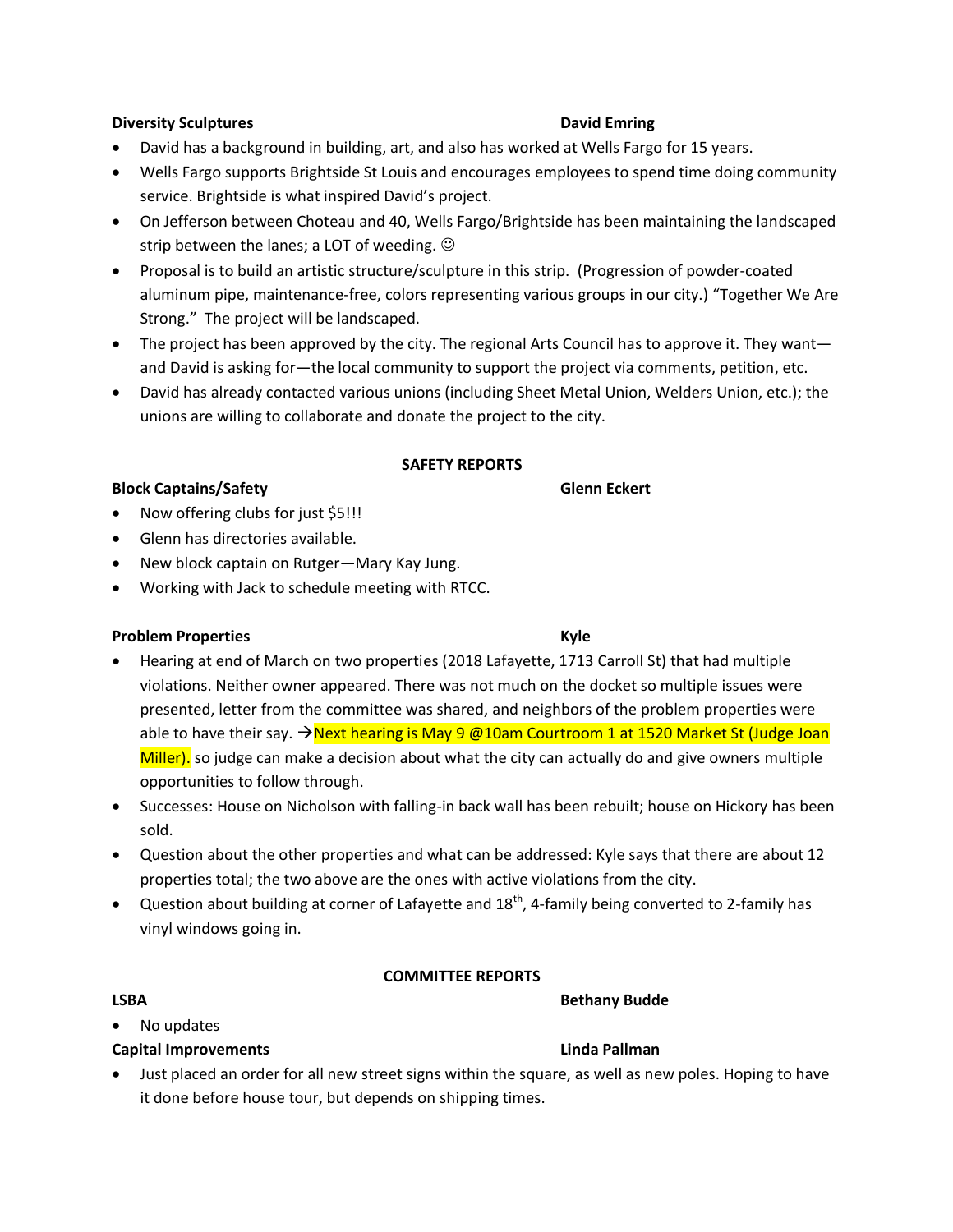- $\bullet$  Meeting is 3<sup>rd</sup> Tuesday of the month at the Park House.
- Reviewing a new resident's proposed plan, as well as Stray Rescue Building plan for restaurant/bar.
- Apartment complex proposed for Missouri and LaSalle.
- No update on Scientology building.

## **Membership Christian Ryan**

 Moms in the Square is organizing a low-key egg hunt and family picnic in the park/playground Sunday April 14 @ 4pm.

## **Beautification Linda Weiner**

- Linda not able to attend.
- Linda has been organizing groups of volunteers to weed and plant.

## **Community Affairs Access 2018 12 Community Affairs** Access 2018 2019 12:00 2018 2019 2019 2019 2019 2019 2019 20

# **NEIGHBORHOOD ORGANIZATIONAL REPORTS**

## **Lafayette Park Conservancy**

Dixie not able to attend.

- FYI The concrete at the back of the Kern is what is left of an old shuffleboard court.
- **Trees**: A large number of trees have been cut down; Alderman Coatar has donated 10 trees; the conservancy has also planted an additional 10 high-canopy trees.
- **Restrooms**: Last year, we had permission from the city to open the restrooms, and the neighborhood had to organize open/closing. The city says a staff person has been designated to do this starting April 1.
- **Flags**: In the past, the Conservancy used to buy the American flag and St Louis flag and raise the flags. The city decided that they would buy the flags themselves. They did it for a while, and then they stopped. Working with the city to follow through on this by the house tour. There are branches from an oak tree getting in the way of the park.

### **Lafayette Square Arts Council**

Planning concerts/movies. First concert will be Saturday June 1.

### **Other: Two Donations Approved <b>Matt Negri** Matt Negri

- \$500 to South City YMCA for swim lessons for kids from Clinton Peabody. (Did last year as well)
- \$750 to the Old North House Tour, a neighborhood that is like LafSq 50 years ago; the donation includes advertising for our house tour.

# **ADJOURN:** 8:12pm **AFTER-MEETING SOCIAL: Thank you, Sqwires!**

**Next LSRC Board Meeting is Tuesday, May 7 at the Park House, 7pm**

# **Development Phil Lamczyk/Suzanne Sessions**